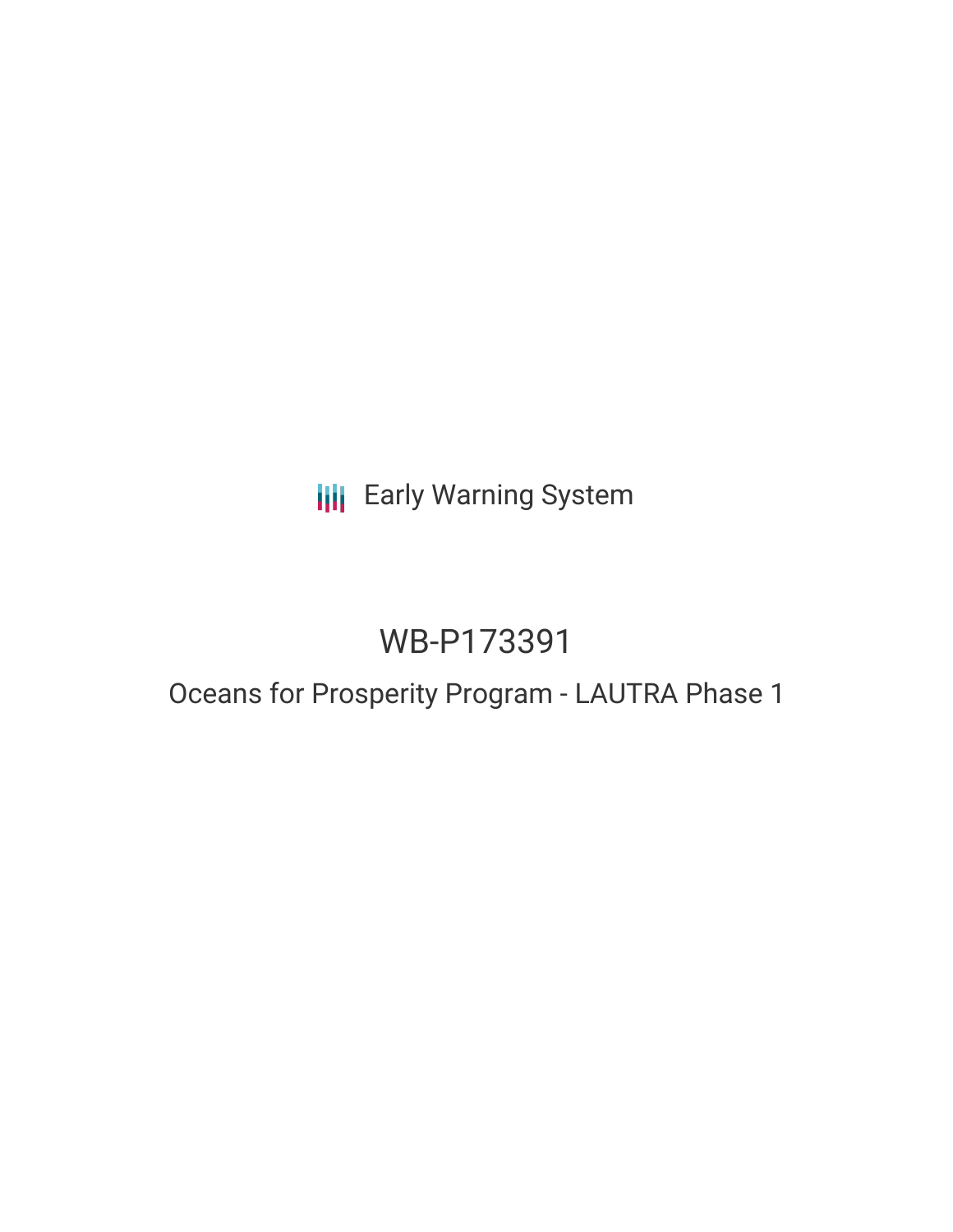

# **Quick Facts**

| <b>Countries</b>               | Indonesia                                                    |
|--------------------------------|--------------------------------------------------------------|
| <b>Specific Location</b>       | Maluku, Nusa Tenggara Timur, and Sulawesi province           |
| <b>Financial Institutions</b>  | World Bank (WB)                                              |
| <b>Status</b>                  | Proposed                                                     |
| <b>Bank Risk Rating</b>        | A                                                            |
| <b>Voting Date</b>             | 2020-05-08                                                   |
| <b>Borrower</b>                | Government of the Republic of Indonesia -Ministry of Finance |
| <b>Sectors</b>                 | <b>Climate and Environment</b>                               |
| <b>Investment Type(s)</b>      | Loan                                                         |
| <b>Investment Amount (USD)</b> | \$166.00 million                                             |
| <b>Loan Amount (USD)</b>       | \$166.00 million                                             |
| <b>Project Cost (USD)</b>      | \$200.00 million                                             |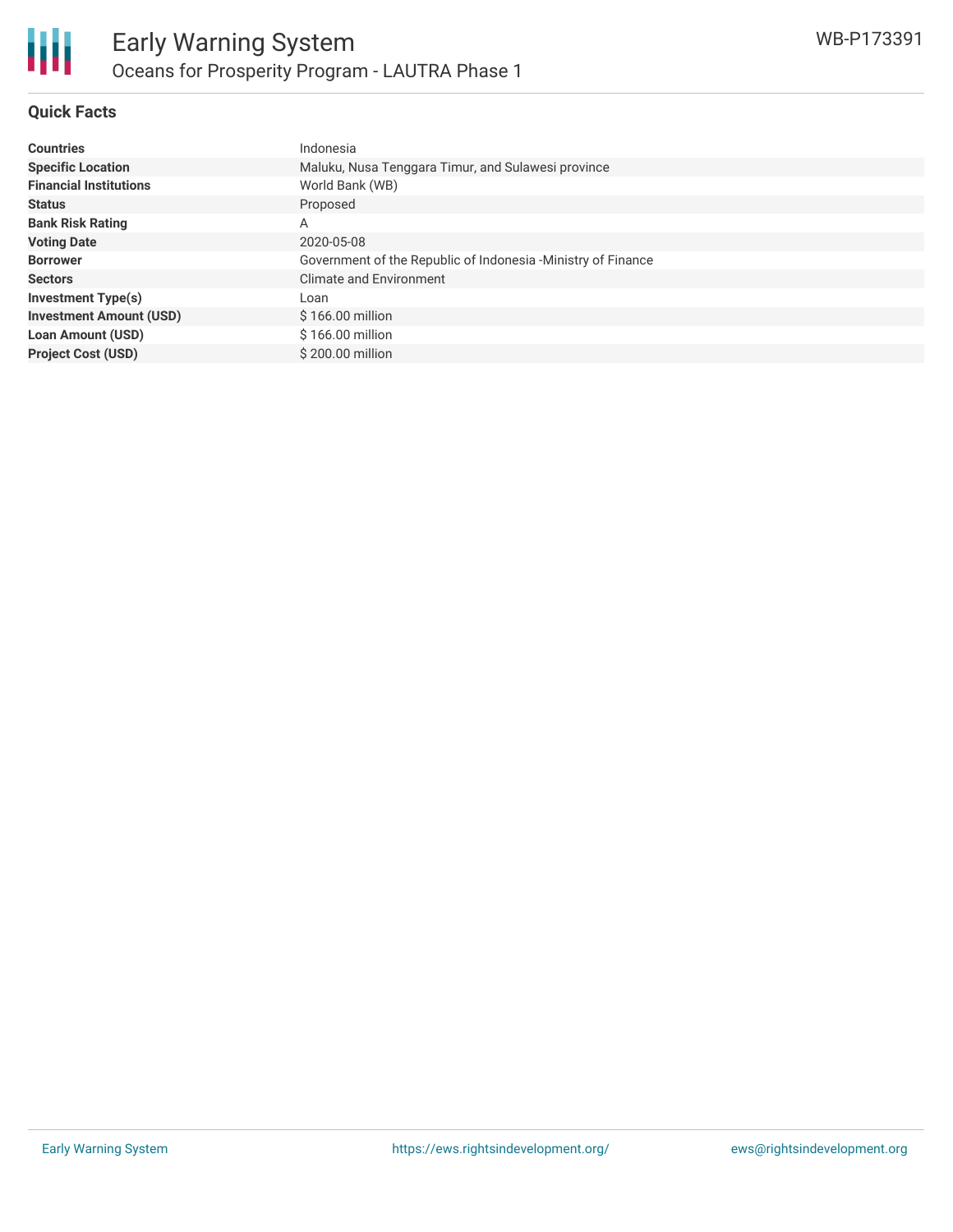

# **Project Description**

According to the bank document, the project aims "to improve management of fisheries and coastal ecosystems in target fisheries management areas and to improve the livelihoods of target coastal communities. The key results from the project are expected as:

- Fisheries management plans and harvest strategies for target fishery management areas implemented (number)
- People in coastal areas in target provinces with access to diversified income sources (number) (disaggregated by gender26 and geographic areas)
- Value of ecosystems services provided by coastal and marine ecosystems in target provinces (US\$) (as measured by the Natural Capital Accounting approach)."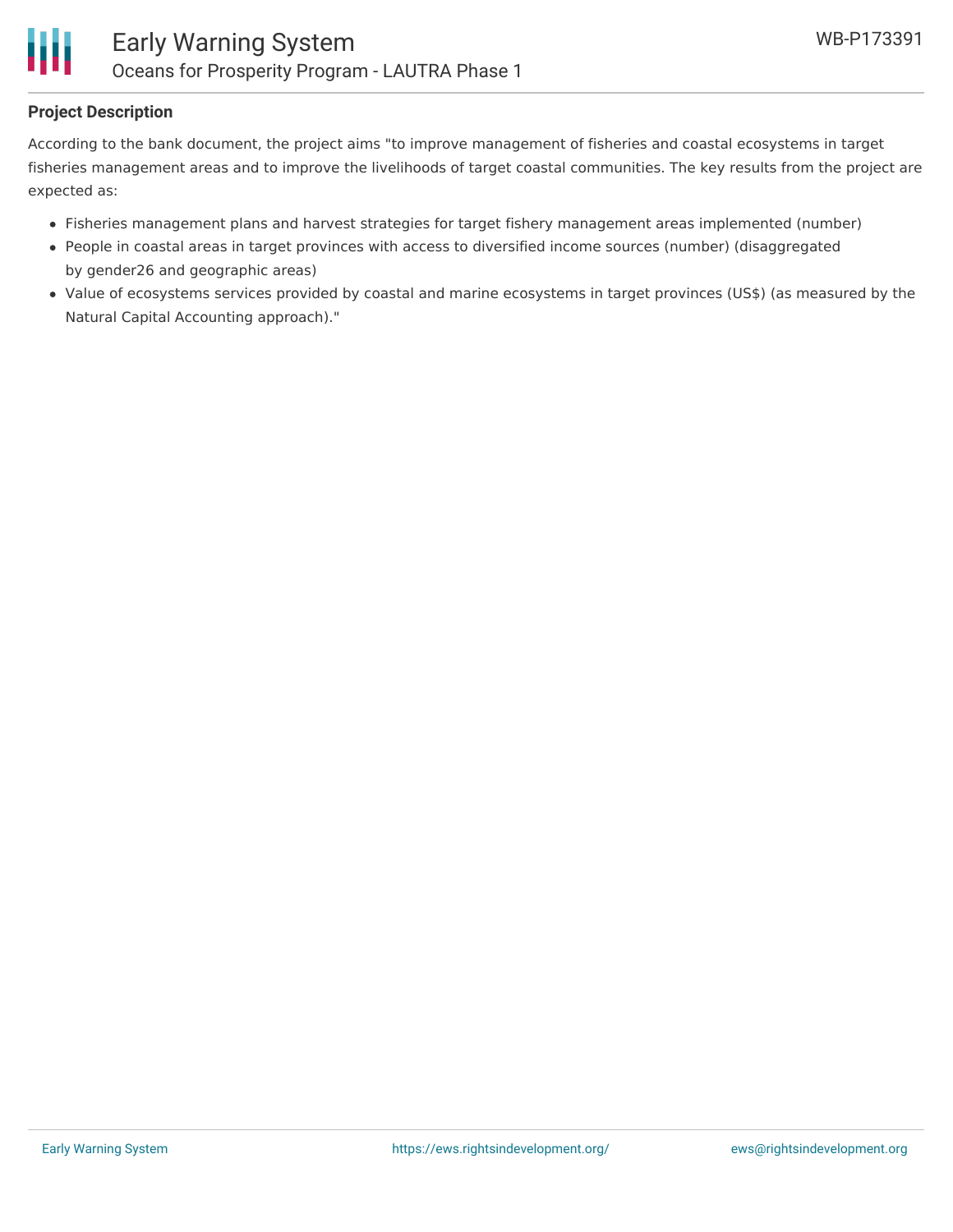

### **Investment Description**

World Bank (WB)

International Bank for Reconstruction and Development (IBRD - World Bank Group Financing) US\$ 166.00 million

Borrower/Recipient - Government of the Republic of Indonesia US\$ 34.00 million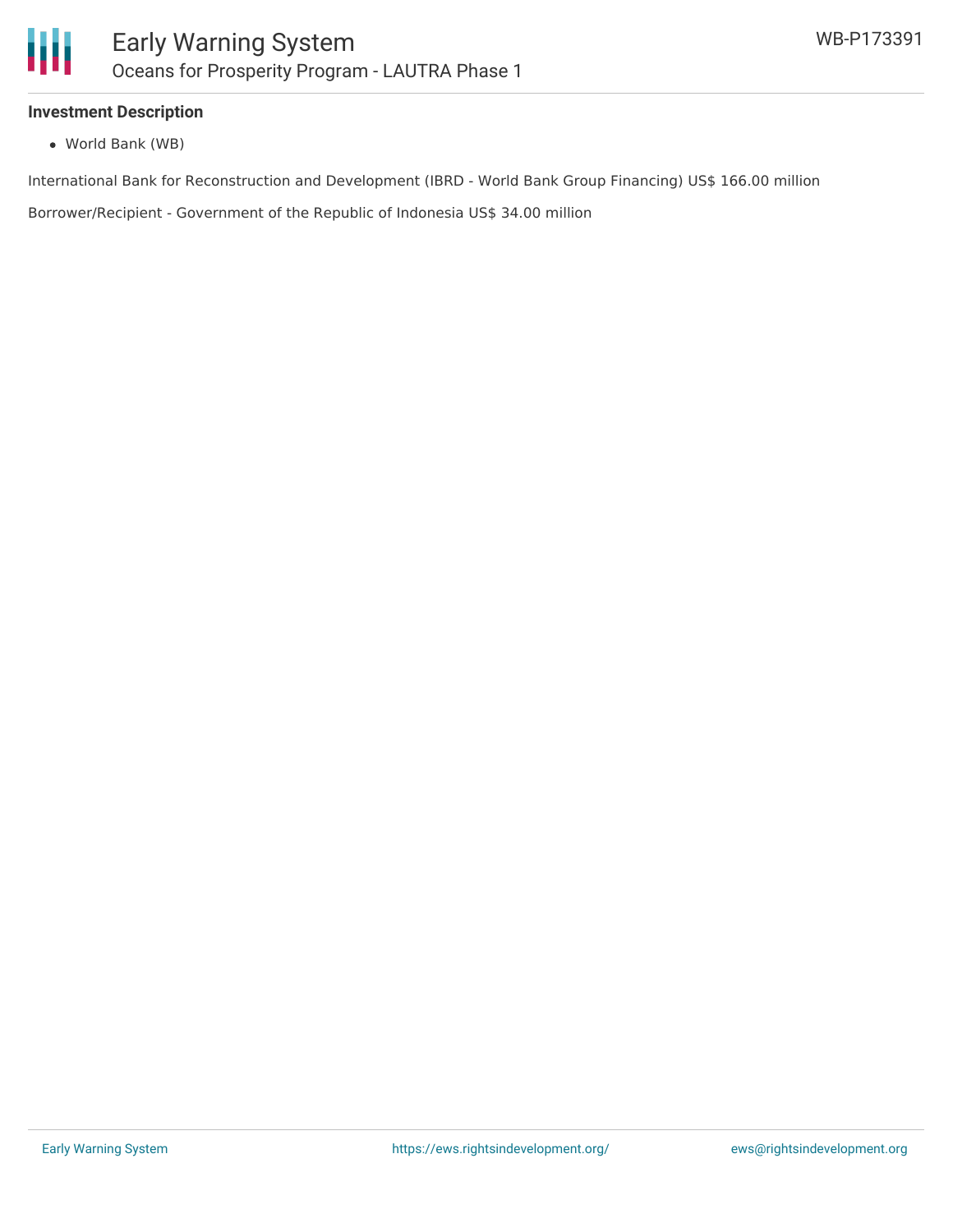### **Contact Information**

### **World Bank Contact**

Name: Andre Rodrigues de Aquino

Senior Environmental Specialist

#### **Borrower/Client/Recipient**

Ministry of Finance

Contact: Scenaider Siahaan

Title: Director for Loans and Grants

Email: [scenaider@kemenkeu.go.id](mailto:scenaider@kemenkeu.go.id)

#### **Implementing Agencies**

1/Ministry of Marine Affairs and Fisheries

Contact: Aryo Hanggono

Title: Director-General of Marine Spatial Planning

#### Email: [danatransfer.phln@kkp.go.id](mailto:danatransfer.phln@kkp.go.id)

2/ Ministry of National Development Planning (BAPPENAS)

Contact: Sri Yanti

Title: Director of Marine Affairs and Fisheries

Email: [sriyanti@bappenas.go.id](mailto:sriyanti@bappenas.go.id)

#### **FOR MORE INFORMATION CONTACT**

The World Bank 1818 H Street, NW Washington, D.C. 20433 Telephone: (202) 473-1000 Web: http://www.worldbank.org/projects

#### **ACCOUNTABILITY MECHANISM OF WORLD BANK**

The World Bank Inspection Panel is the independent complaint mechanism and fact-finding body for people who believe they are likely to be, or have been, adversely affected by a World Bank-financed project. If you submit a complaint to the Inspection Panel, they may investigate to assess whether the World Bank is following its own policies and procedures for preventing harm to people or the environment. You can contact the Inspection Panel or submit a complaint by emailing ipanel@worldbank.org. You can learn more about the Inspection Panel and how to file a complaint at: https://www.inspectionpanel.org.